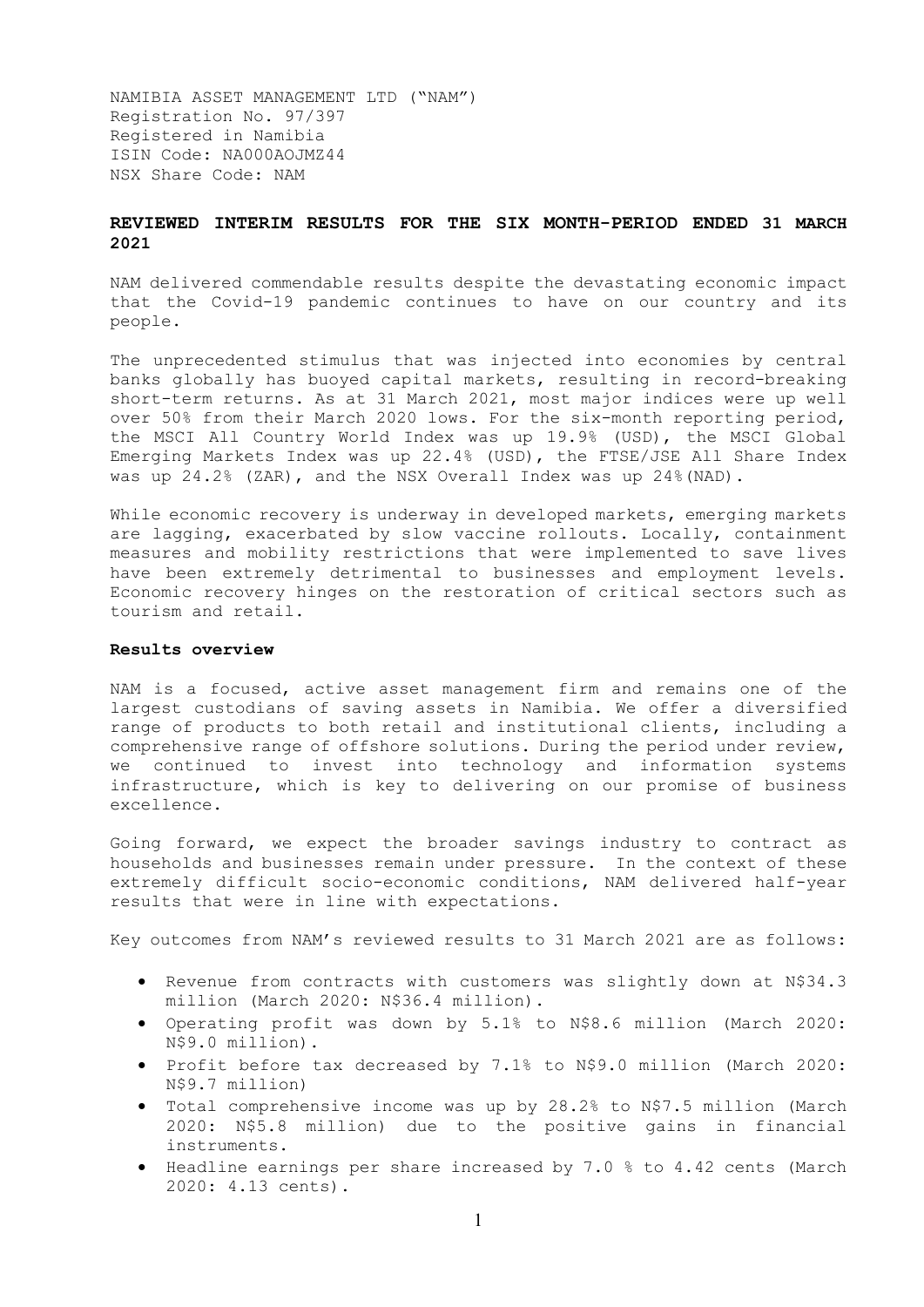Our total assets under management (AuM) were up by 5.3% to N\$17.9 billion (September 2020: N\$17.0 billion). Our institutional AuM increased by 4.7% to N\$15.5 billion (September 2020: N\$14.8 billion), while retail AuM went increased by 9.1% to N\$2.4 billion (September 2020: N\$2.2 billion). This was primarily due to strong market recovery and strong portfolio returns.

#### **Business update**

Covid-19 and the response by governments have changed the way of doing business for almost every organisation. At NAM, we have been fortunate to avoid retrenchments and furloughs, and continue to enable our employees to work from home and to engage clients and stakeholders via digital platforms, without compromising on the quality of our services.

Mr Tarah Shaanika was appointed as CEO in January this year, a position to which he has seamlessly transitioned, having served as a non-executive director for more than 5 years. We are however deeply saddened by the untimely passing of our CFO and Company Secretary Mr Ulrich Eiseb, whose contribution to the growth and operational efficiency of the company will be sorely missed. The process of finding a suitable replacement for this key position is underway.

As always, a core focus is ensuring better outcomes for our clients and putting them first. In this light, we have implemented fee reductions on some of our conservative funds, specifically the Balanced Defensive and the Capital Plus funds while a 12-month fee holiday was introduced on the Strategic Income fund effective from 01 April 2021. We believe that this initiative will benefit our clients and encourage greater participation in those funds.

We have been active stewards of our clients' capital for almost 30 years and fully integrate environmental, social and governance (ESG) considerations into all of the assets that we manage on their behalf. This includes active engagement with investee companies, voting and shareholder activism. In the calendar year 2020, governance and climaterisk were key engagement themes of the investment team.

As an active corporate citizen, we take our responsibilities very seriously and continue to engage with industry bodies and stakeholders to find way in which to mitigate the effects of Covid-19 and to aid economic recovery. During the course of 2020, we donated N\$ 1 million towards Covid-19 relief efforts.

Our bursary scheme remains our key social focus as it underpins our commitment to the education and training of young Namibians. For this academic year, we have granted seven students with bursaries to study at tertiary institutions.

#### **Prospects**

The impact of Covid-19 has tested the resilience of individuals, businesses, economies and governments across the globe, and the recent past has reminded all sectors of society to continue to expect the unexpected.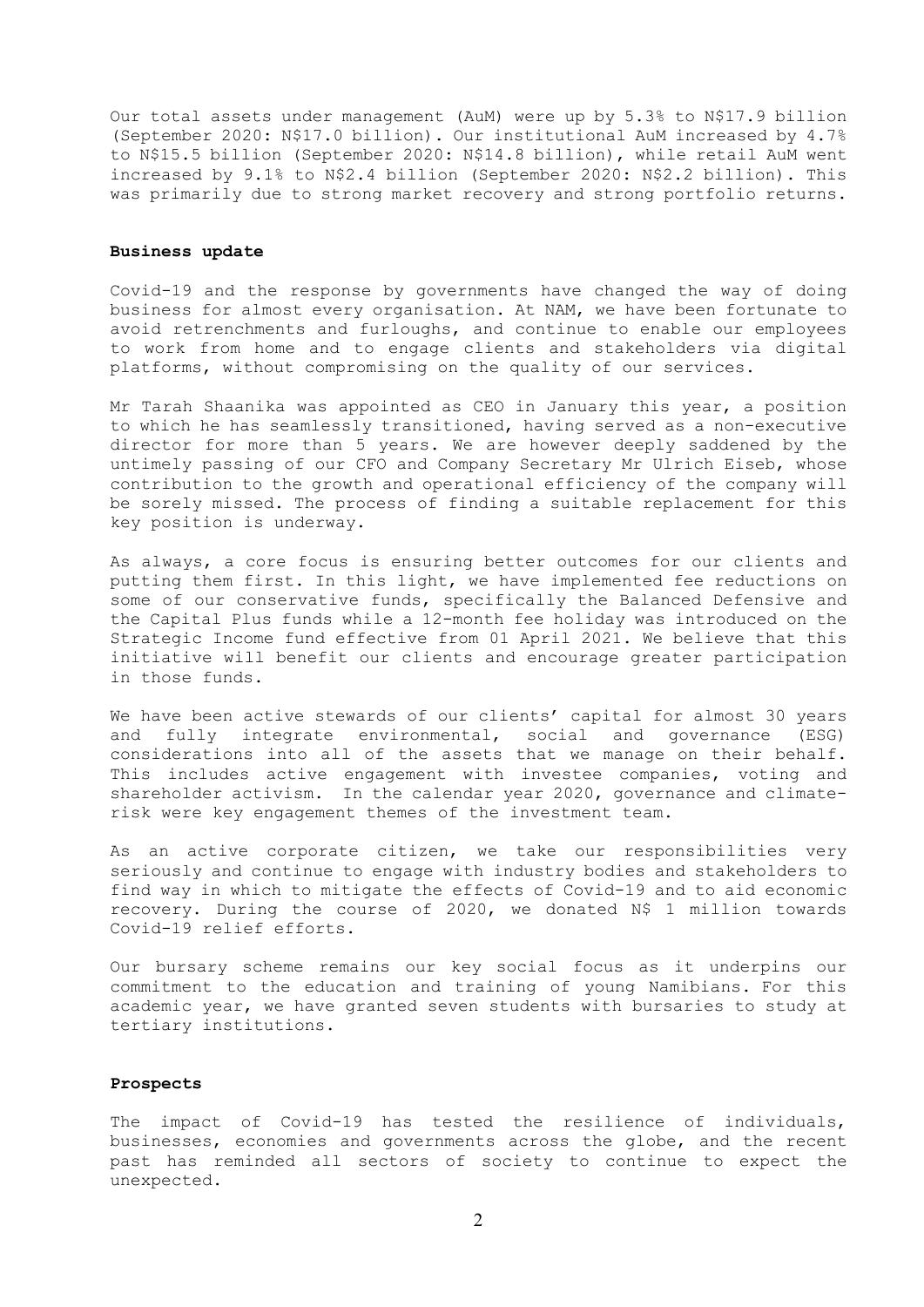Covid-19 exacted a huge toll on our nation and the Namibian economy recorded its highest ever contraction of 8% during 2020. In response, the government has implemented a three-pillar approach to support recovery, namely robust public-private partnerships, investment in the green and blue economies as essential drivers to boost growth, and the rollout of vaccines and the restoration of mobility.

Globally, economies are on track to recover, with the IMF growth forecast for 2021 up from 5.2% to 6%. Key risks to this outlook are inflationary pressures, and potential issues with vaccine supply and the mutation of the novel coronavirus variants.

Looking ahead, we will continue to invest in our business and people, and to extract synergies and benefits from system implementations in our quest to remain a world-class asset management company. We will keep on deepening our understanding of, and focus on, stewardship, both within our business and in our investee companies. We remain committed to playing our part as an active and responsible corporate citizen, especially given the current economic conditions.

### **External audit review**

The external auditors, EY Namibia, have reviewed the condensed consolidated statement of financial position of the Namibia Asset Management Limited Group as at 31 March 2021, and the related condensed consolidated statement of comprehensive income, changes in equity and cash flows for the period then ended, and other explanatory notes. The review has been conducted in accordance with the International Standard on Review Engagements 2410. Copies of the unqualified report of EY are available for inspection at the registered office of the company. Any forward-looking information contained in this announcement has not been reviewed or reported on by the company's external auditors.

**A PILLAY T SHAANIKA CHAIRMAN CHIEF EXECUTIVE OFFICER**

14 May 2021

# **BOARD OF DIRECTORS**

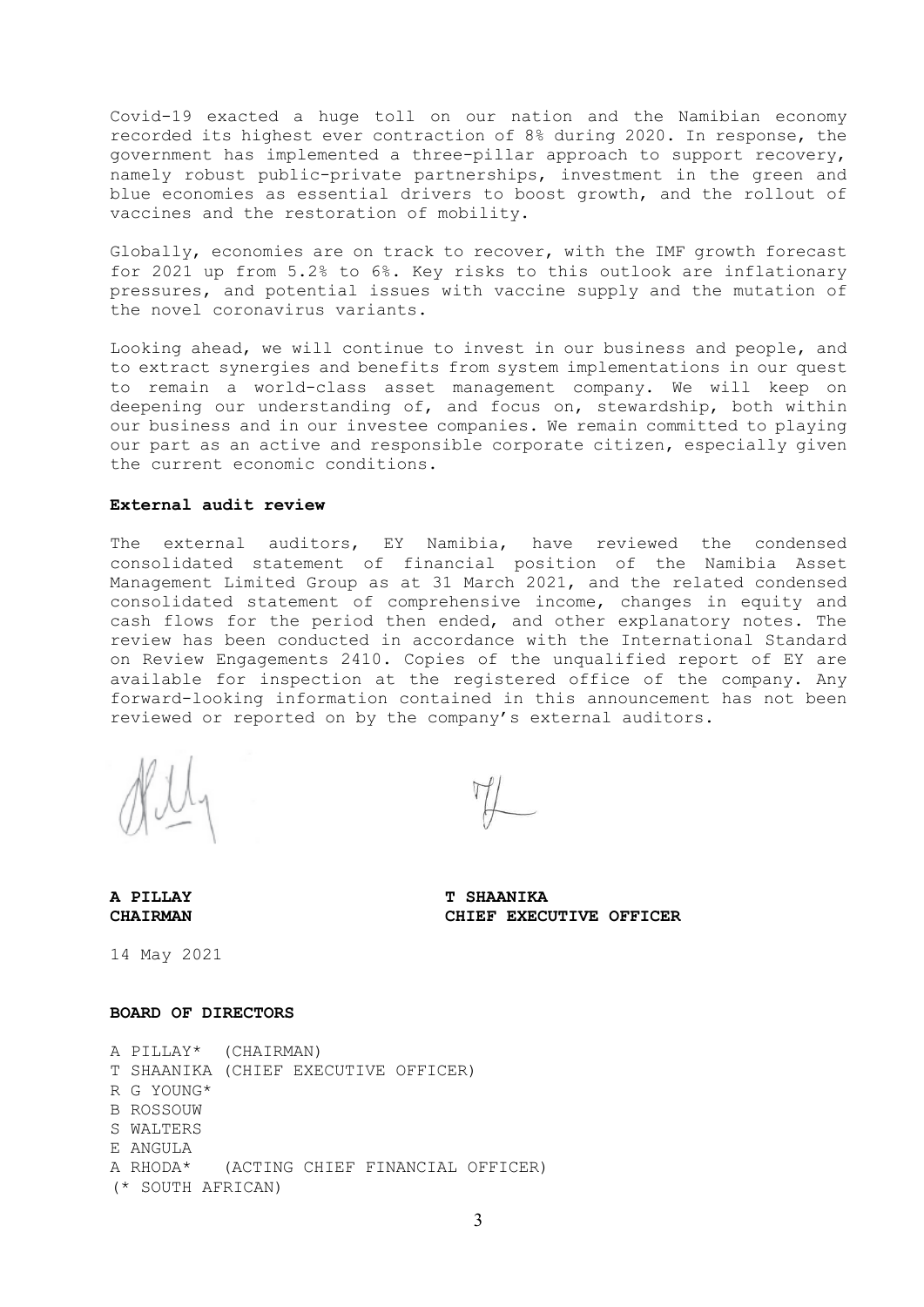### **COMPANY SECRETARY (ACTING)**

N KWEDHI

#### **REGISTERED OFFICE**

1st Floor, Millennium House, Corner of Robert Mugabe Avenue and DR AB May Street, Windhoek P.O. Box 23329, Windhoek, Namibia

### **AUDITORS**

Ernst & Young Namibia Registered Accountants and Auditors Corner of Otto Nitzsche and Maritz Streets P.O Box 1857 Windhoek, Namibia

### **SPONSOR**

IJG Securities (Pty) Ltd Member of the NSX 4th Floor, 1@Steps, corner of Grove and Chasie Streets, Windhoek Windhoek, Namibia

#### **TRANSFER SECRETARIES**

Transfer Secretaries (Pty) Ltd 4 Robert Mugabe Avenue P.O. Box 2401 Windhoek, Namibia

**Release date**: 20 May 2021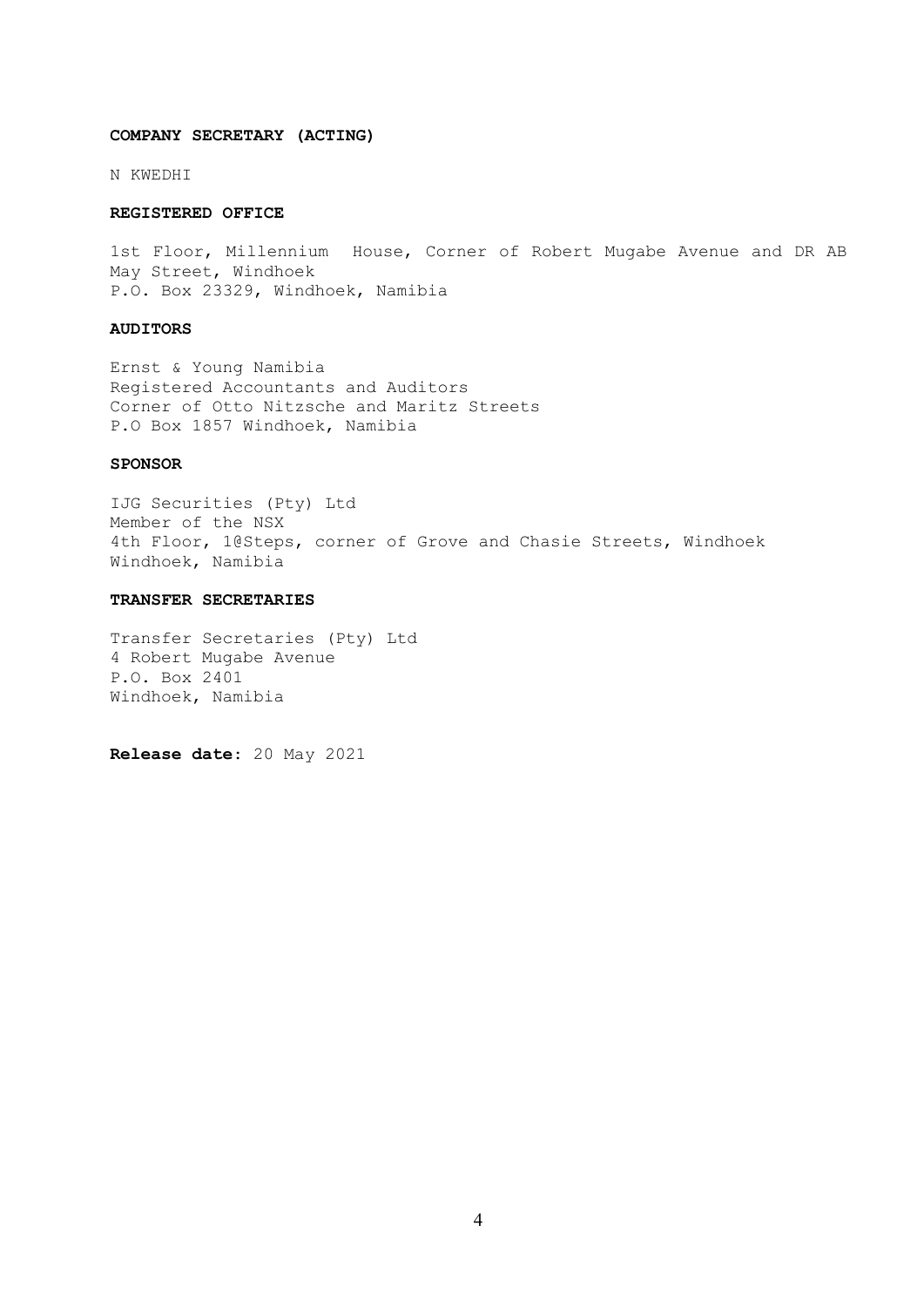**REVIEWED CONDENSED INTERIM RESULTS FOR THE SIX MONTHS ENDED 31 MARCH 2021**

### **CONDENSED GROUP STATEMENT OF COMPREHENSIVE INCOME**

|                                                 | Reviewed     | Reviewed                    | $\approx$ | Audited      |
|-------------------------------------------------|--------------|-----------------------------|-----------|--------------|
|                                                 |              | 31 March 2021 31 March 2020 | Change    | 30 Sept 2020 |
|                                                 | N\$          | N\$                         |           | N\$          |
|                                                 |              |                             |           |              |
| Revenue (note 5)                                | 34 270 446   | 36 408 385                  | (5.9)     | 99 721 719   |
| Other income/(expense) $*$                      | 1 134 164    | (575 811)                   | 297.0     | 1 217 528    |
| Operating expenditure                           | (26 812 911) | $(26\ \ 777\ \ 439)$        | 0.1       | (78852257)   |
| Operating profit                                | 8 591 699    | 9 055 135                   | (5.1)     | 22 086 990   |
|                                                 |              |                             |           |              |
| Finance income*                                 | 583 522      | 940 058                     | (37.9)    | 1 561 157    |
| Finance costs                                   | (148 671)    | (278823)                    | (46.7)    | (516 576)    |
| Profit before tax                               | 9 026 550    | 9 716 370                   | (7.1)     | 23 131 571   |
|                                                 |              |                             |           |              |
| Taxation                                        | (2 144 948)  | $(3\ 348\ 702)$             | (36.0)    | (7903906)    |
| Profit attributable to<br>ordinary shareholders | 6 881 602    | 6 367 668                   | 8.1       | 15 227 665   |
| Other comprehensive income                      |              |                             |           |              |
|                                                 |              |                             |           |              |
| Items which will not be reclassified            |              |                             |           |              |
| subsequently to profit or loss                  |              |                             |           |              |

| Net change in fair value of  | 576 824 | $(550 \t074)$ | 165 425 |
|------------------------------|---------|---------------|---------|
| financial assets designated  |         |               |         |
| at Fair Value through Other  |         |               |         |
| Comprehensive Income (FVOCI) |         |               |         |
| (not subject to income tax)  |         |               |         |
|                              |         |               |         |

| Other comprehensive<br>income for the period | 576 824   | (550 074) |      | 165 425    |
|----------------------------------------------|-----------|-----------|------|------------|
| Total comprehensive<br>income for the period | 7 458 426 | 5 817 594 | 28.2 | 15 393 090 |

All comprehensive income is attributable to equity holders of the Group

EARNINGS PER SHARE(cents)

| - Basic   | 4.42 | 4.13 | 7.0 | 9.79 |
|-----------|------|------|-----|------|
| - Diluted | 4.36 | 4.05 | 7.7 | 9.70 |

\*Comparative amounts (31 March 2020) have been reclassified for improved disclosure purposes (N\$1 008 308 reclassified from Finance Income to Other Income). The reclassification did not have any impact on the profit reported on the Statement of Comprehensive Income nor on the Statement of Changes in Equity.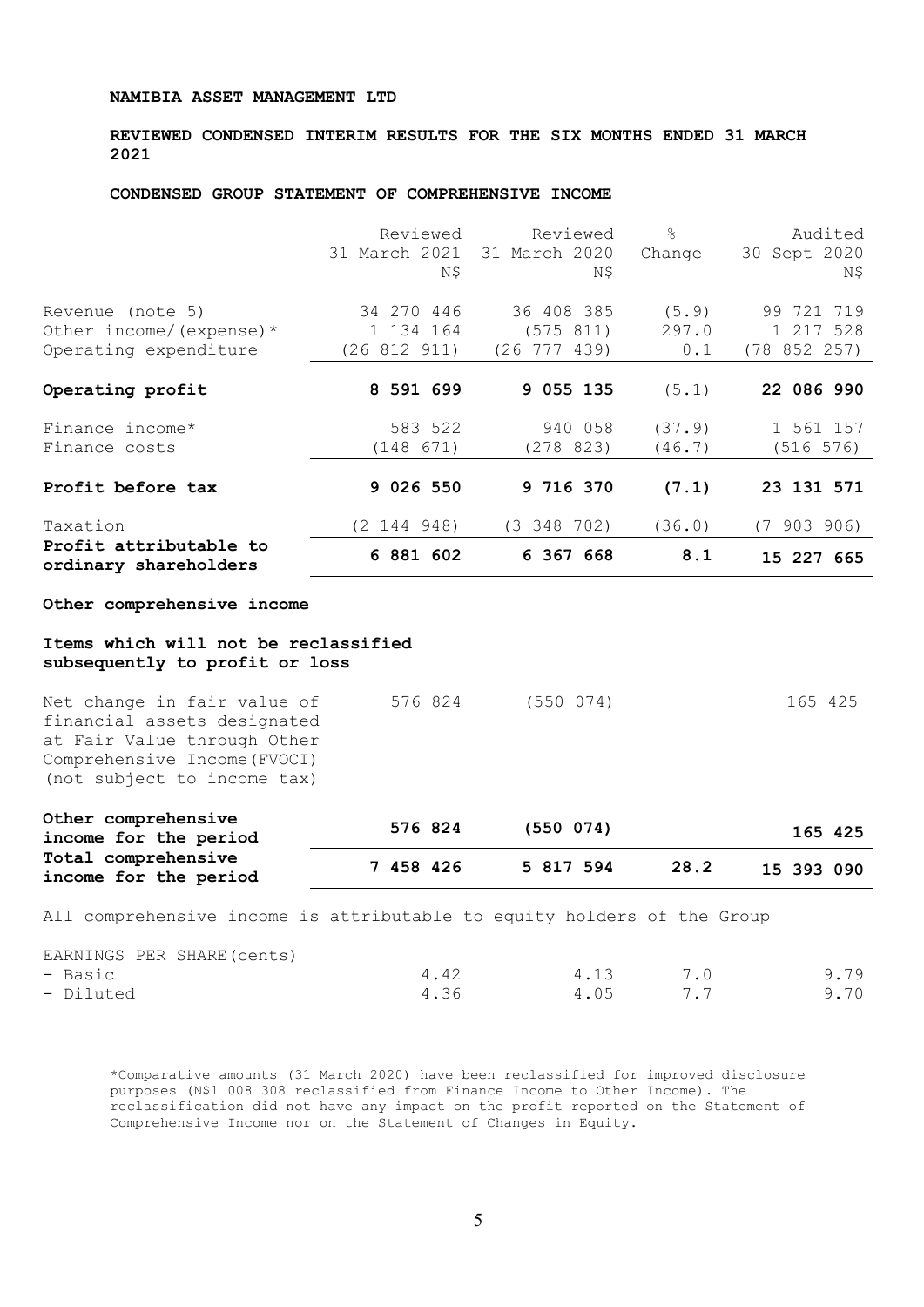# **REVIEWED CONDENSED INTERIM RESULTS FOR THE SIX MONTHS ENDED 31 MARCH 2021**

### **CONDENSED GROUP STATEMENT OF FINANCIAL POSITION**

|                                       | Reviewed   |                 |                             |            | Reviewed    |              |            | Audited     |
|---------------------------------------|------------|-----------------|-----------------------------|------------|-------------|--------------|------------|-------------|
|                                       |            |                 | 31 March 2021 31 March 2020 |            |             | 30 Sept 2020 |            |             |
|                                       |            | Ν\$             |                             |            | N\$         |              |            | Ν\$         |
| <b>ASSETS</b>                         |            |                 |                             |            |             |              |            |             |
| Non $-$ current assets                |            | 11 102 428      |                             |            | 13 267 339  |              |            | 12 133 756  |
|                                       |            |                 |                             |            |             |              |            |             |
| Equipment                             |            | 1 033 003       |                             |            | 1 283 798   |              | 1 170 080  |             |
| Right-of use asset                    |            | 2 844 995       |                             |            | 3 957 018   |              | 3 517 349  |             |
| Marketable securities - statutory     |            | 6 000 000       |                             |            | 6 000 000   |              | 6 000 000  |             |
| investments                           |            |                 |                             |            |             |              |            |             |
| Deferred tax                          | 1 224 430  |                 |                             |            | 2 026 523   |              | 1 446 327  |             |
| Current assets                        | 40 610 809 |                 |                             |            | 36 777 308  |              | 74 914 678 |             |
|                                       |            |                 |                             |            |             |              |            |             |
| Marketable securities <sup>#</sup>    |            |                 |                             |            |             |              |            |             |
| - Additional investments at FVOCI     | 2 709 904  |                 |                             |            | 1 417 581   |              | 2 133 080  |             |
| - Additional investments at FVTPL     |            | 8 173 533       |                             |            | 5 974 859   |              | 6 905 804  |             |
| Trade and other receivables           | 10 965 761 |                 |                             |            | 11 807 117  |              | 29 423 106 |             |
| Current tax asset                     | 1 494 487  |                 |                             |            | 472 332     |              |            | 439 226     |
| Cash and cash equivalents             | 17 267 124 |                 |                             |            | 17 105 419  |              | 36 013 462 |             |
| <b>TOTAL ASSETS</b>                   |            | 51 713 237      |                             |            | 50 044 647  |              |            | 87 048 434  |
|                                       |            |                 |                             |            |             |              |            |             |
| EQUITY AND LIABILITIES                |            |                 |                             |            |             |              |            |             |
|                                       |            |                 |                             |            |             |              |            |             |
| TOTAL EQUITY ATTRIBUTABLE TO          |            |                 |                             |            |             |              |            |             |
| ORDINARY SHAREHOLDERS                 | 26 047 743 |                 |                             |            | 22 275 971  |              | 31 420 102 |             |
|                                       |            |                 |                             |            |             |              |            |             |
| Issued capital                        | 1 557 292  |                 |                             |            | 1 542 292   |              |            | 1 554 792   |
| Share premium                         |            | 2 251 860       |                             |            | 2 251 860   |              | 2 251 860  |             |
| Reserve for own shares                |            | $(9\;338\;762)$ |                             |            | (9 579 250) |              |            | (9 310 500) |
| Share based payment reserve           |            | 2 284 665       |                             |            | 3 857 990   |              | 3 149 875  |             |
| Fair value reserve                    |            | 2 709 904       |                             |            | 1 417 581   |              | 2 133 080  |             |
| Retained earnings                     | 26 582 784 |                 |                             |            | 22 785 498  |              | 31 640 995 |             |
|                                       |            |                 |                             |            |             |              |            |             |
| Non-current liabilities               | 2 678 373  |                 |                             |            | 6 379 819   |              | 5 388 151  |             |
|                                       |            |                 |                             |            |             |              |            |             |
| Leased liability                      |            | 2 293 639       |                             |            | 4 056 088   |              |            | 3 003 206   |
| Interest-bearing liabilities (note 6) |            | 384 734         |                             |            | 2 323 731   |              | 2 384 945  |             |
| Current liabilities                   | 22 987 121 |                 |                             | 21 388 857 |             |              | 50 240 181 |             |
|                                       |            |                 |                             |            |             |              |            |             |
| Shareholders for dividends            |            | 415 730         |                             |            | 353 723     |              |            | 340 151     |
| Lease liability - current portion     |            | 782 845         |                             |            |             |              |            | 730 895     |
| Trade and other payables              |            |                 |                             |            |             |              |            |             |
|                                       |            | 21 788 546      |                             | 21 035 134 |             |              | 49 169 135 |             |

**TOTAL EQUITY AND LIABILITIES 51 713 237 50 044 647 87 048 434 #** Comparative amounts have been reclassified for improved disclosure purposes. Marketable securities held at FVOCI (Fair Value through Other Comprehensive Income) and at FVTPL (Fair Value through Profit or Loss) have now been shown separately.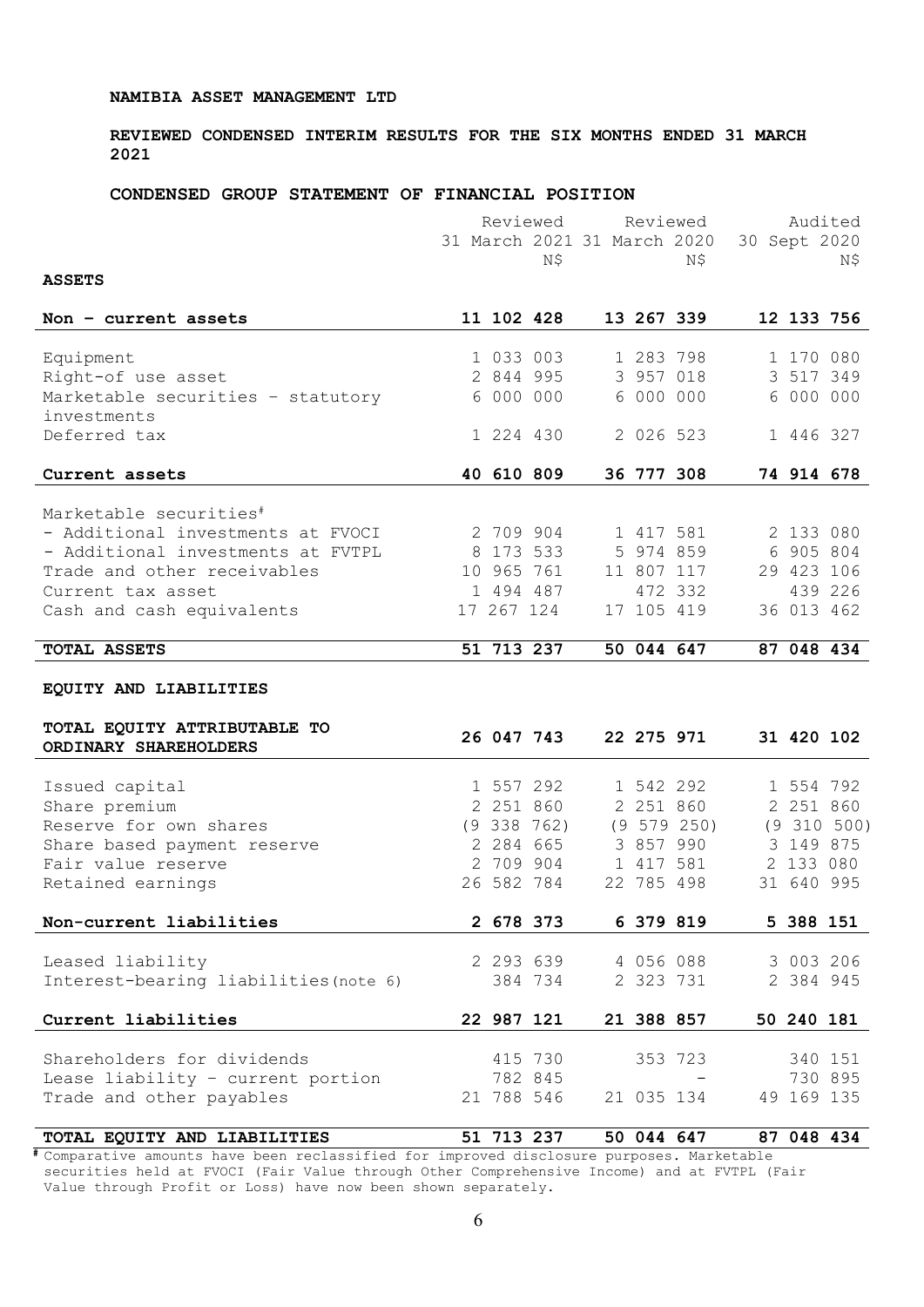# **REVIEWED CONDENSED INTERIM RESULTS FOR THE SIX MONTHS ENDED 31 MARCH 2021**

# **CONDENSED GROUP STATEMENT OF CHANGES IN EQUITY**

| share<br>Share<br>Retained<br>payment<br>for own<br>value<br>capital<br>premium<br>earnings<br>reserve<br>shares<br>reserve<br>Total<br>Ν\$<br>N\$<br>Ν\$<br>N\$<br>Ν\$<br>Ν\$<br>Ν\$<br>01<br>at<br>as<br>October<br>2019<br>1 542 292<br>2 251 860<br>32 806 973<br>3 788 704<br>$(9\ 579\ 250)$<br>1 967 655<br>32 778 234<br>(audited)<br>Comprehensive income<br>6 367 668<br>(550 074)<br>5 817 594<br>for the period<br>6 367 668<br>6 367 668<br>Profit for the period<br>$\overline{\phantom{a}}$<br>$\overline{\phantom{a}}$<br>$\overline{\phantom{a}}$<br>$\overline{\phantom{a}}$<br>Other comprehensive<br>(550 074)<br>(550 074)<br>$\overline{\phantom{a}}$<br>$\qquad \qquad -$<br>$\qquad \qquad -$<br>$\overline{\phantom{a}}$<br>$\qquad \qquad -$<br>income for the period |
|-------------------------------------------------------------------------------------------------------------------------------------------------------------------------------------------------------------------------------------------------------------------------------------------------------------------------------------------------------------------------------------------------------------------------------------------------------------------------------------------------------------------------------------------------------------------------------------------------------------------------------------------------------------------------------------------------------------------------------------------------------------------------------------------------|
| Balance                                                                                                                                                                                                                                                                                                                                                                                                                                                                                                                                                                                                                                                                                                                                                                                         |
|                                                                                                                                                                                                                                                                                                                                                                                                                                                                                                                                                                                                                                                                                                                                                                                                 |
|                                                                                                                                                                                                                                                                                                                                                                                                                                                                                                                                                                                                                                                                                                                                                                                                 |
|                                                                                                                                                                                                                                                                                                                                                                                                                                                                                                                                                                                                                                                                                                                                                                                                 |
|                                                                                                                                                                                                                                                                                                                                                                                                                                                                                                                                                                                                                                                                                                                                                                                                 |
|                                                                                                                                                                                                                                                                                                                                                                                                                                                                                                                                                                                                                                                                                                                                                                                                 |
|                                                                                                                                                                                                                                                                                                                                                                                                                                                                                                                                                                                                                                                                                                                                                                                                 |
|                                                                                                                                                                                                                                                                                                                                                                                                                                                                                                                                                                                                                                                                                                                                                                                                 |
|                                                                                                                                                                                                                                                                                                                                                                                                                                                                                                                                                                                                                                                                                                                                                                                                 |
| Transactions<br>with                                                                                                                                                                                                                                                                                                                                                                                                                                                                                                                                                                                                                                                                                                                                                                            |
| recorded<br>$(16\ 389\ 143)$<br>69 286<br>$(16\ 319\ 857)$<br>owners                                                                                                                                                                                                                                                                                                                                                                                                                                                                                                                                                                                                                                                                                                                            |
| directly to equity<br>69 286<br>69 286<br>Share based payments                                                                                                                                                                                                                                                                                                                                                                                                                                                                                                                                                                                                                                                                                                                                  |
| Dividends<br>paid<br>to                                                                                                                                                                                                                                                                                                                                                                                                                                                                                                                                                                                                                                                                                                                                                                         |
| (16 389 143)<br>$(16\ 389\ 143)$<br>$\qquad \qquad -$<br>$\overline{\phantom{a}}$<br>$\overline{\phantom{a}}$<br>equity holders                                                                                                                                                                                                                                                                                                                                                                                                                                                                                                                                                                                                                                                                 |
| Balance<br>as at<br>31<br>1 542 292<br>2 251 860<br>(9 579 250)<br>1 417 581<br>22 785 498<br>3 857 990<br>22 275 971<br>March 2020 (reviewed)                                                                                                                                                                                                                                                                                                                                                                                                                                                                                                                                                                                                                                                  |
| Comprehensive income<br>$\overline{\phantom{0}}$                                                                                                                                                                                                                                                                                                                                                                                                                                                                                                                                                                                                                                                                                                                                                |
| 8 859 997<br>715 499<br>9 575 496<br>for the period                                                                                                                                                                                                                                                                                                                                                                                                                                                                                                                                                                                                                                                                                                                                             |
| 8 859 997<br>8 859 997<br>Profit for the period<br>$\equiv$<br>$\overline{\phantom{0}}$<br>$\equiv$<br>÷                                                                                                                                                                                                                                                                                                                                                                                                                                                                                                                                                                                                                                                                                        |
| comprehensive<br>Other<br>715 499<br>715 499<br>÷                                                                                                                                                                                                                                                                                                                                                                                                                                                                                                                                                                                                                                                                                                                                               |
| income for the period<br>Transactions<br>with                                                                                                                                                                                                                                                                                                                                                                                                                                                                                                                                                                                                                                                                                                                                                   |
| recorded<br>12 500<br>(4 500)<br>(708 115)<br>268 750<br>(431 365)<br>owners                                                                                                                                                                                                                                                                                                                                                                                                                                                                                                                                                                                                                                                                                                                    |
| directly to equity                                                                                                                                                                                                                                                                                                                                                                                                                                                                                                                                                                                                                                                                                                                                                                              |
| Share-based payments                                                                                                                                                                                                                                                                                                                                                                                                                                                                                                                                                                                                                                                                                                                                                                            |
| (708 115)<br>(708 115)<br>$\qquad \qquad -$<br>$\qquad \qquad -$<br>-<br>$\overline{\phantom{a}}$                                                                                                                                                                                                                                                                                                                                                                                                                                                                                                                                                                                                                                                                                               |
| Dividends paid to                                                                                                                                                                                                                                                                                                                                                                                                                                                                                                                                                                                                                                                                                                                                                                               |
| equity holders<br>(4 500)<br>(4 500)                                                                                                                                                                                                                                                                                                                                                                                                                                                                                                                                                                                                                                                                                                                                                            |
| Share options<br>exercised                                                                                                                                                                                                                                                                                                                                                                                                                                                                                                                                                                                                                                                                                                                                                                      |
| 268 750<br>281 250<br>12 500                                                                                                                                                                                                                                                                                                                                                                                                                                                                                                                                                                                                                                                                                                                                                                    |
| Balance<br>30<br>at<br>as                                                                                                                                                                                                                                                                                                                                                                                                                                                                                                                                                                                                                                                                                                                                                                       |
| September<br>2020<br>1 554 792<br>2 251 860<br>31 640 995<br>3 149 875<br>$(9\;310\;500)$<br>2 133 080<br>31 420 102<br>(audited)                                                                                                                                                                                                                                                                                                                                                                                                                                                                                                                                                                                                                                                               |
| Comprehensive income<br>6 881 602<br>576 824<br>7 458 426<br>for the period                                                                                                                                                                                                                                                                                                                                                                                                                                                                                                                                                                                                                                                                                                                     |
| 6 881 602<br>6 881 602<br>Profit for the period<br>$\overline{a}$<br>$\overline{\phantom{0}}$                                                                                                                                                                                                                                                                                                                                                                                                                                                                                                                                                                                                                                                                                                   |
| Other<br>comprehensive<br>576 824<br>576 824<br>-                                                                                                                                                                                                                                                                                                                                                                                                                                                                                                                                                                                                                                                                                                                                               |
| income for the period                                                                                                                                                                                                                                                                                                                                                                                                                                                                                                                                                                                                                                                                                                                                                                           |
| Transactions<br>with                                                                                                                                                                                                                                                                                                                                                                                                                                                                                                                                                                                                                                                                                                                                                                            |
| recorded<br>2 500<br>(11 939 813)<br>(865 210)<br>(28 262)<br>(12 830 785)<br>owners<br>-                                                                                                                                                                                                                                                                                                                                                                                                                                                                                                                                                                                                                                                                                                       |
| directly to equity<br>(865 210)<br>(865 210)<br>Share based payments                                                                                                                                                                                                                                                                                                                                                                                                                                                                                                                                                                                                                                                                                                                            |
| Dividends<br>paid<br>to                                                                                                                                                                                                                                                                                                                                                                                                                                                                                                                                                                                                                                                                                                                                                                         |
| $-$ (11 939 813)<br>(11 939 813)<br>equity holders                                                                                                                                                                                                                                                                                                                                                                                                                                                                                                                                                                                                                                                                                                                                              |
| Share<br>options                                                                                                                                                                                                                                                                                                                                                                                                                                                                                                                                                                                                                                                                                                                                                                                |
| exercised<br>4 525<br>97 288<br>101 813                                                                                                                                                                                                                                                                                                                                                                                                                                                                                                                                                                                                                                                                                                                                                         |
| Acquisition of NAM                                                                                                                                                                                                                                                                                                                                                                                                                                                                                                                                                                                                                                                                                                                                                                              |
| shares by the Orban<br>(2 025)<br>(125 550)<br>(127 575)                                                                                                                                                                                                                                                                                                                                                                                                                                                                                                                                                                                                                                                                                                                                        |
| Street Trust                                                                                                                                                                                                                                                                                                                                                                                                                                                                                                                                                                                                                                                                                                                                                                                    |
| Balance<br>as<br>31<br>at<br>1 557 292<br>2 251 860<br>26 582 784<br>2 284 665<br>$(9\;338\;762)$<br>2 709 904<br>26 047 743<br>March 2021 (reviewed)                                                                                                                                                                                                                                                                                                                                                                                                                                                                                                                                                                                                                                           |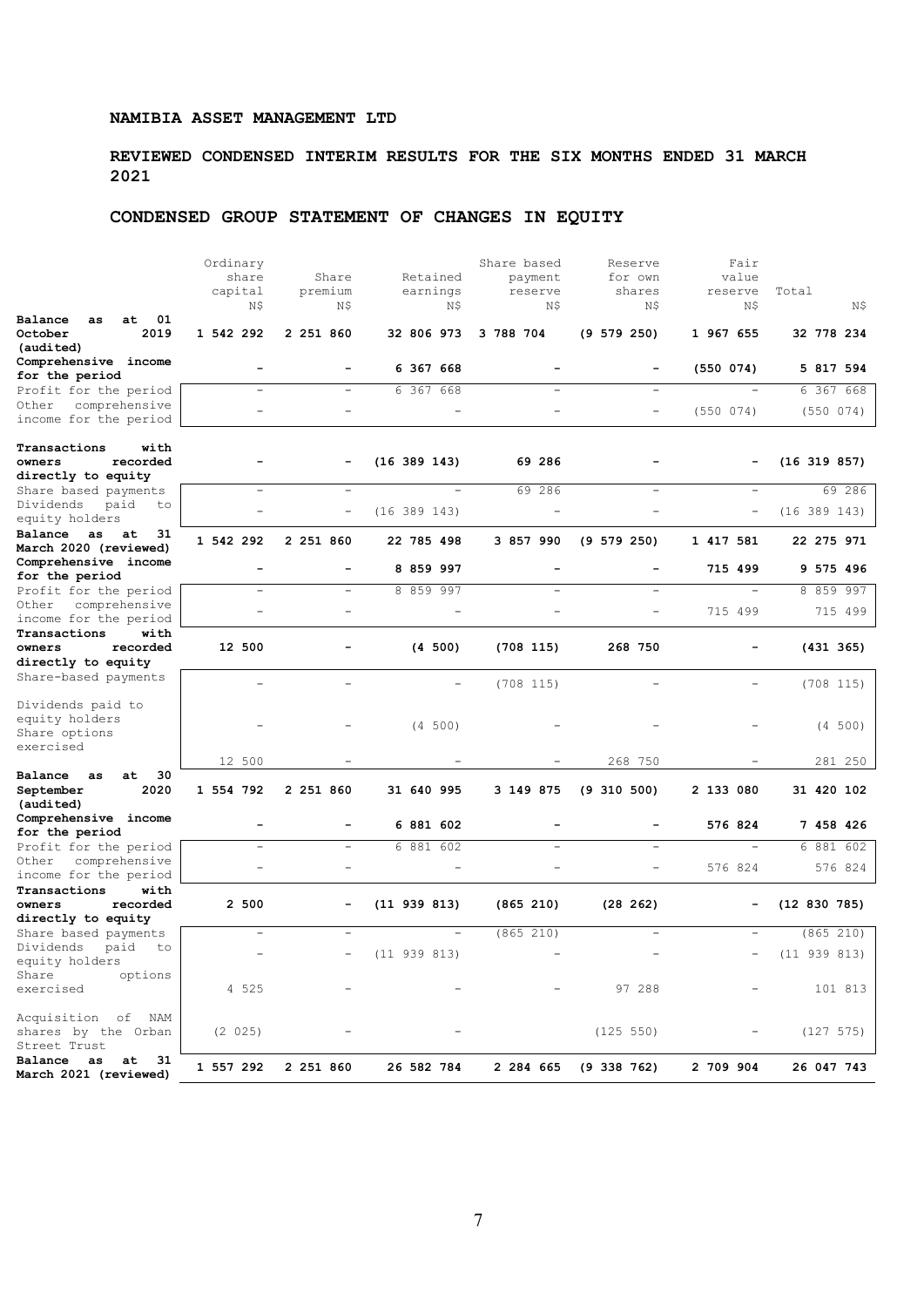**REVIEWED CONDENSED INTERIM RESULTS FOR THE SIX MONTHS ENDED 31 MARCH 2021**

# **CONDENSED GROUP STATEMENT OF CASH FLOWS**

| Repayment of interest-bearing<br>liabilities<br>Interest paid on<br>interest-<br>bearing liabilities<br>Repayment of lease liability<br>Interest on lease liability<br>Acquisition of NAM shares by<br>the Orban Street Trust<br>Net cash flows from financing<br>activities<br>(Decrease)/increase<br>in<br>cash<br>and cash equivalents<br>Cash and cash equivalents at<br>the beginning of the period<br>Cash and cash equivalents at | (1884581)<br>(142 014)<br>(391 691)<br>(122 288)<br>(127 575)<br>$(2\;566\;336)$<br>(18746338)<br>36 013 462 | (2 072 409)<br>(364 462)<br>(2 436 871)<br>(14 383 430)<br>31 488 849 | (2 072 409)<br>(364 462)<br>(662 585)<br>(334 465)<br>$(3\ 152\ 671)$<br>4 524 613<br>31 488 849 |
|------------------------------------------------------------------------------------------------------------------------------------------------------------------------------------------------------------------------------------------------------------------------------------------------------------------------------------------------------------------------------------------------------------------------------------------|--------------------------------------------------------------------------------------------------------------|-----------------------------------------------------------------------|--------------------------------------------------------------------------------------------------|
|                                                                                                                                                                                                                                                                                                                                                                                                                                          |                                                                                                              |                                                                       |                                                                                                  |
|                                                                                                                                                                                                                                                                                                                                                                                                                                          |                                                                                                              |                                                                       |                                                                                                  |
|                                                                                                                                                                                                                                                                                                                                                                                                                                          |                                                                                                              |                                                                       |                                                                                                  |
|                                                                                                                                                                                                                                                                                                                                                                                                                                          |                                                                                                              |                                                                       |                                                                                                  |
|                                                                                                                                                                                                                                                                                                                                                                                                                                          |                                                                                                              |                                                                       |                                                                                                  |
|                                                                                                                                                                                                                                                                                                                                                                                                                                          |                                                                                                              |                                                                       |                                                                                                  |
|                                                                                                                                                                                                                                                                                                                                                                                                                                          |                                                                                                              |                                                                       |                                                                                                  |
| activities<br>Proceeds from<br>staff<br>share<br>options exercised                                                                                                                                                                                                                                                                                                                                                                       | 101 813                                                                                                      |                                                                       | 281 250                                                                                          |
| financing<br>Cash<br>flows<br>from                                                                                                                                                                                                                                                                                                                                                                                                       |                                                                                                              |                                                                       |                                                                                                  |
| activities                                                                                                                                                                                                                                                                                                                                                                                                                               | (599928)                                                                                                     | $(2\;393\;405)$                                                       | (2 196 249)                                                                                      |
| Marketable<br>securities<br>disinvestments<br>Net cash flows from investing                                                                                                                                                                                                                                                                                                                                                              | 1 260 183                                                                                                    | 611 421                                                               | 1 040 288                                                                                        |
| Marketable<br>securities<br>(investments)                                                                                                                                                                                                                                                                                                                                                                                                | (1 828 285)                                                                                                  | $(2\ 936\ 756)$                                                       | (3 090 404)                                                                                      |
| Acquisitions of equipment to<br>maintain operations                                                                                                                                                                                                                                                                                                                                                                                      | (31 826)                                                                                                     | (68 070)                                                              | (146 133)                                                                                        |
| Cash<br>flow<br>investing<br>from<br>activities                                                                                                                                                                                                                                                                                                                                                                                          |                                                                                                              |                                                                       |                                                                                                  |
| Net cash flow from operating<br>activities                                                                                                                                                                                                                                                                                                                                                                                               | (15 580 074)                                                                                                 | $(9\ 553\ 154)$                                                       | 9 873 533                                                                                        |
| Taxation paid<br>Dividends paid                                                                                                                                                                                                                                                                                                                                                                                                          | (2 978 311)<br>(11 864 234)                                                                                  | (3 247 493)<br>(16 288 859)                                           | (7 189 398)<br>(16 306 931)                                                                      |
| Finance income                                                                                                                                                                                                                                                                                                                                                                                                                           | 629 909                                                                                                      | 962 419                                                               | 1 768 621                                                                                        |
| Cash (utilised)/generated by<br>operations                                                                                                                                                                                                                                                                                                                                                                                               | $(1\;367\;438)$                                                                                              | 9 020 779                                                             | 31 601 241                                                                                       |
|                                                                                                                                                                                                                                                                                                                                                                                                                                          |                                                                                                              |                                                                       |                                                                                                  |
| operating<br>Cash<br>flows<br>from<br>activities                                                                                                                                                                                                                                                                                                                                                                                         | N\$                                                                                                          | N\$                                                                   | N\$                                                                                              |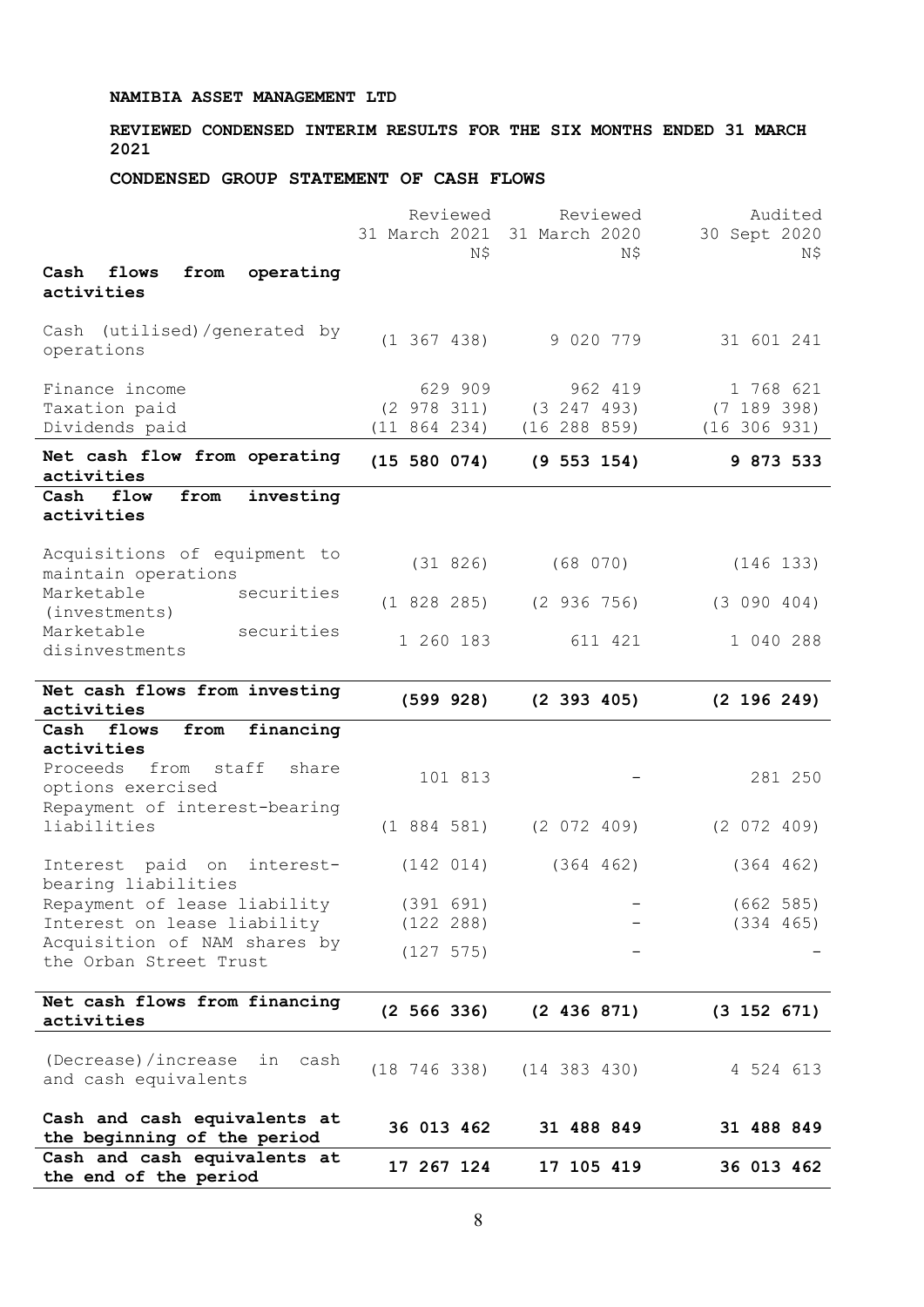#### **NOTES TO THE REVIEWED CONDENSED INTERIM GROUP FINANCIAL STATEMENTS**

### **1. Reporting entity**

Namibia Asset Management Ltd (the "Company") is a Company incorporated in Namibia. The condensed group financial statements for the six months ended 31 March 2021 comprise the Company and its subsidiaries (together referred to as the "Group").

# **2. Statement of compliance**

These condensed Group financial statements have been prepared in accordance with the International Financial Reporting Standards (IFRS) IAS 34, Interim Financial Reporting and in the manner required by the Namibian Companies Act 28 of 2004. These condensed Group financial statements have not been audited but have been independently reviewed by the Group's external auditors.

The Group has only one operating segment and thus no segmental reporting has been provided.

These condensed Group interim financial statements were approved by the Board of Directors on 14 May 2021.

#### **3. Significant accounting policies**

The accounting policies applied by the Group in these condensed Group financial statements are the same as those applied by the Group in its full Group financial statements as at and for the year ended 30 September 2020.

## **4. Fair value disclosure**

The table below analyses financial instruments carried at fair value, by valuation method. The different levels have been defined as follows:

**Level 1:** Quoted prices (unadjusted) in active markets for identical assets or liabilities.

**Level 2:** Inputs other than quoted prices included in Level 1 that are observable for the asset or liability, either directly (i.e. as closing prices) or indirectly (i.e. derived from closing prices).<br>**Level 3:** Inputs for the asset or liability that are

**Level 3:** Inputs for the asset or liability that are not based on observable market data (unobservable inputs).

| 31 March 2021 (reviewed)             | Level 1    |  |            | Total |
|--------------------------------------|------------|--|------------|-------|
| Financial assets designated at fair  |            |  |            |       |
| value through other comprehensive    |            |  |            |       |
| income:                              |            |  |            |       |
| - marketable securities - statutory  | 6000000    |  | 6 000 000  |       |
| investments                          |            |  |            |       |
| - marketable securities - additional | 2 709 904  |  | 2 709 904  |       |
| investments                          |            |  |            |       |
| Financial assets designated at fair  |            |  |            |       |
| value through profit or loss:        |            |  |            |       |
| - marketable securities - additional | 8 173 533  |  | 8 173 533  |       |
| investments                          |            |  |            |       |
|                                      | 16 883 437 |  | 16 883 437 |       |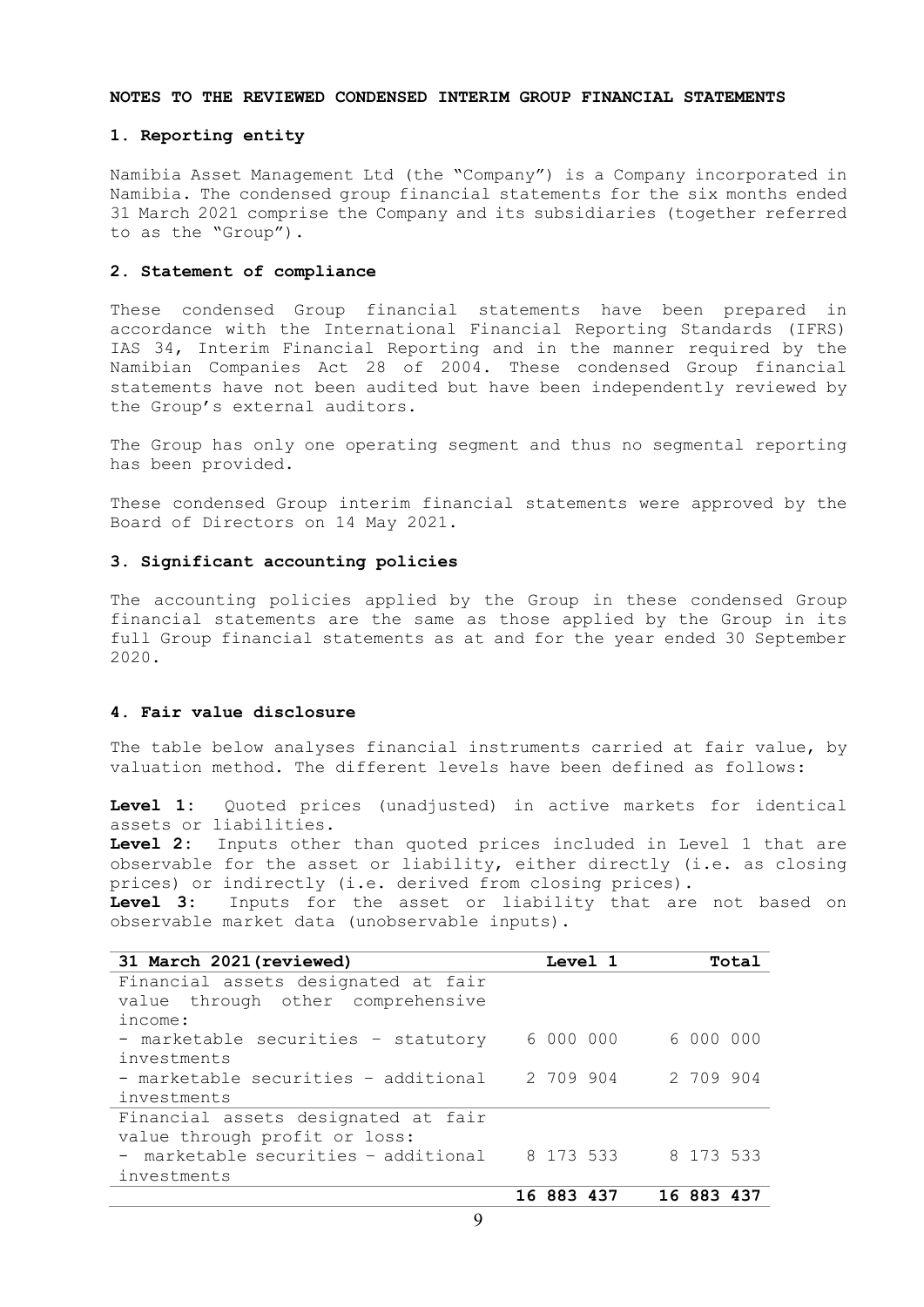| 31 March 2020 (reviewed)*            |            | Level 1   |           |            | Total |
|--------------------------------------|------------|-----------|-----------|------------|-------|
| Financial assets designated at fair  |            |           |           |            |       |
| value through other comprehensive    |            |           |           |            |       |
| income:                              |            |           |           |            |       |
| - marketable securities - statutory  |            | 6000000   |           | 6 000 000  |       |
| investments                          |            |           |           |            |       |
| - marketable securities - additional |            | 1 417 581 |           | 1 417 581  |       |
| investments                          |            |           |           |            |       |
| Financial assets designated at fair  |            |           |           |            |       |
| value through profit or loss:        |            |           |           |            |       |
| - marketable securities - additional |            | 5 974 859 |           | 5 974 859  |       |
| investments                          |            |           |           |            |       |
|                                      | 13 392 440 |           |           | 13 392 440 |       |
|                                      |            |           |           |            |       |
|                                      |            |           |           |            |       |
| 30 September 2020 (audited)*         |            | Level 1   |           |            | Total |
| Financial assets designated at fair  |            |           |           |            |       |
| value through other comprehensive    |            |           |           |            |       |
| income:                              |            |           |           |            |       |
| - marketable securities - statutory  |            | 6 000 000 |           | 6 000 000  |       |
| investments                          |            |           |           |            |       |
| - marketable securities - additional |            | 2 133 080 |           | 2 133 080  |       |
| investments                          |            |           |           |            |       |
| Financial assets designated at fair  |            |           |           |            |       |
| value through profit or loss:        |            |           |           |            |       |
| - marketable securities - additional |            |           | 6 905 804 | 6 905 804  |       |
| investments                          |            |           |           |            |       |

\*Comparative amounts have been reclassified for improved disclosure purposes. In the comparative periods, a portion of the marketable securities held at FVOCI (March 2020: N\$1 417 581; September 2020: N\$2 133 080) was erroneously reflected as at FVTPL. This wording and disclosure has now been corrected. This disclosure did not have any impact on any other areas of the financial statement line items or any other disclosures.

Management is of the view that the carrying amount of all other assets and liabilities approximates their fair value.

There were no transfers of financial instruments between levels during the period.

### **5. Revenue from contracts with customers**

Revenue comprises:

|                      | 31 Mar 2021 | 31 Mar 2020 | 30 Sept 2020 |
|----------------------|-------------|-------------|--------------|
|                      | (reviewed)  | (reviewed)  | (audited)    |
| Segregated fund fees | 26 064 936  | 28 491 784  | 84 084 543   |
| Unit trust fund fees | 8 205 510   | 7 916 601   | 15 637 176   |
|                      | 34 270 446  | 36 408 385  | 99 721 719   |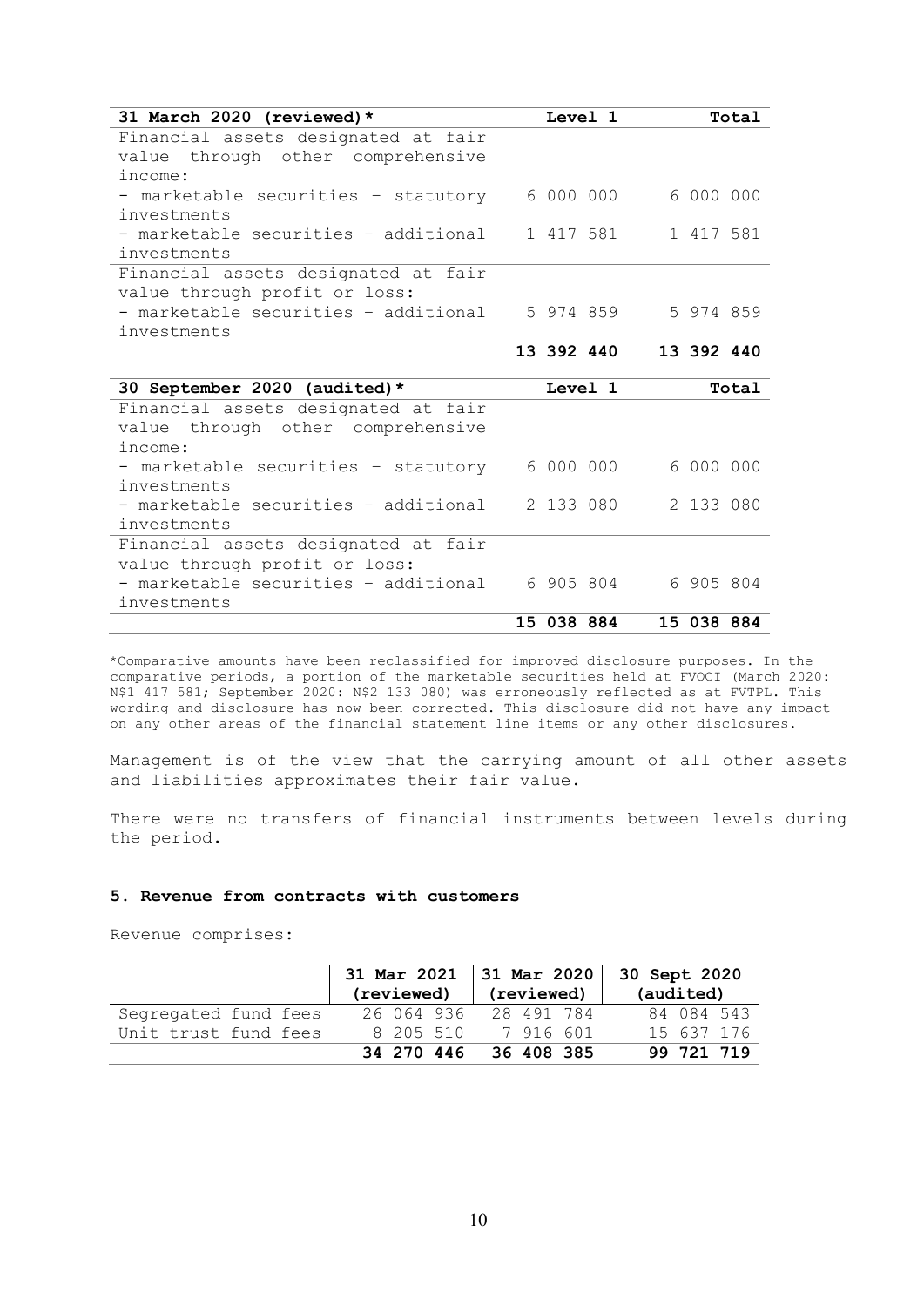### **6. Interest bearing liabilities**

|                 | 31 Mar 2021<br>(reviewed) | 31 Mar 2020<br>(reviewed) | 30 Sept 2020<br>(audited) |
|-----------------|---------------------------|---------------------------|---------------------------|
| Opening balance | 2 384 945                 | 4 639 705                 | 4 639 705                 |
| - interest      | 26 383                    | 120 897                   | 182 111                   |
| - repayments    | (2 026 594)               | (2, 436, 871)             | (2 436 871)               |
| Closing balance | 384 734                   | 2 323 731                 | 2 384 945                 |

## **7. Share capital**

| Reconciliation of number of shares   | Number      | Value     |
|--------------------------------------|-------------|-----------|
|                                      |             |           |
| Balance at 1 April 2020              | 154 229 200 | 1 542 292 |
| Options exercised during the period  | 1 250 000   | 12 500    |
| Balance as at 30 September 2020      | 155 479 200 | 1 554 792 |
| Options exercised during the period  | 452 500     | 4 525     |
| Shares purchased by the Orban Street |             |           |
| Trust                                | (202 500)   | (2 025)   |
| Balance as at 31 March 2021          | 155 729 200 | 1 557 292 |

# **8. Related party transactions**

No new significant related party transactions arose during the current period which differ in nature to those disclosed in the Group's annual financial statements for the year ended 30 September 2020.

### **9. Events subsequent to the reporting date**

The Directors are not aware of any material events, occurring between 31 March 2021 and the authorisation date of the announcement that would have an impact on these results.

## **10. Earnings per share**

| Reviewed<br>31 March<br>2021<br>N\$ | Reviewed<br>31 March<br>2020<br>N\$ | Audited<br>30 Sept<br>2020<br>N\$ |
|-------------------------------------|-------------------------------------|-----------------------------------|
|                                     |                                     |                                   |
|                                     |                                     |                                   |
| 6 881 602                           |                                     | 15 227 665                        |
|                                     |                                     |                                   |
| 6 881 602                           |                                     | 15 227 665                        |
|                                     |                                     | 6367668<br>6367668                |